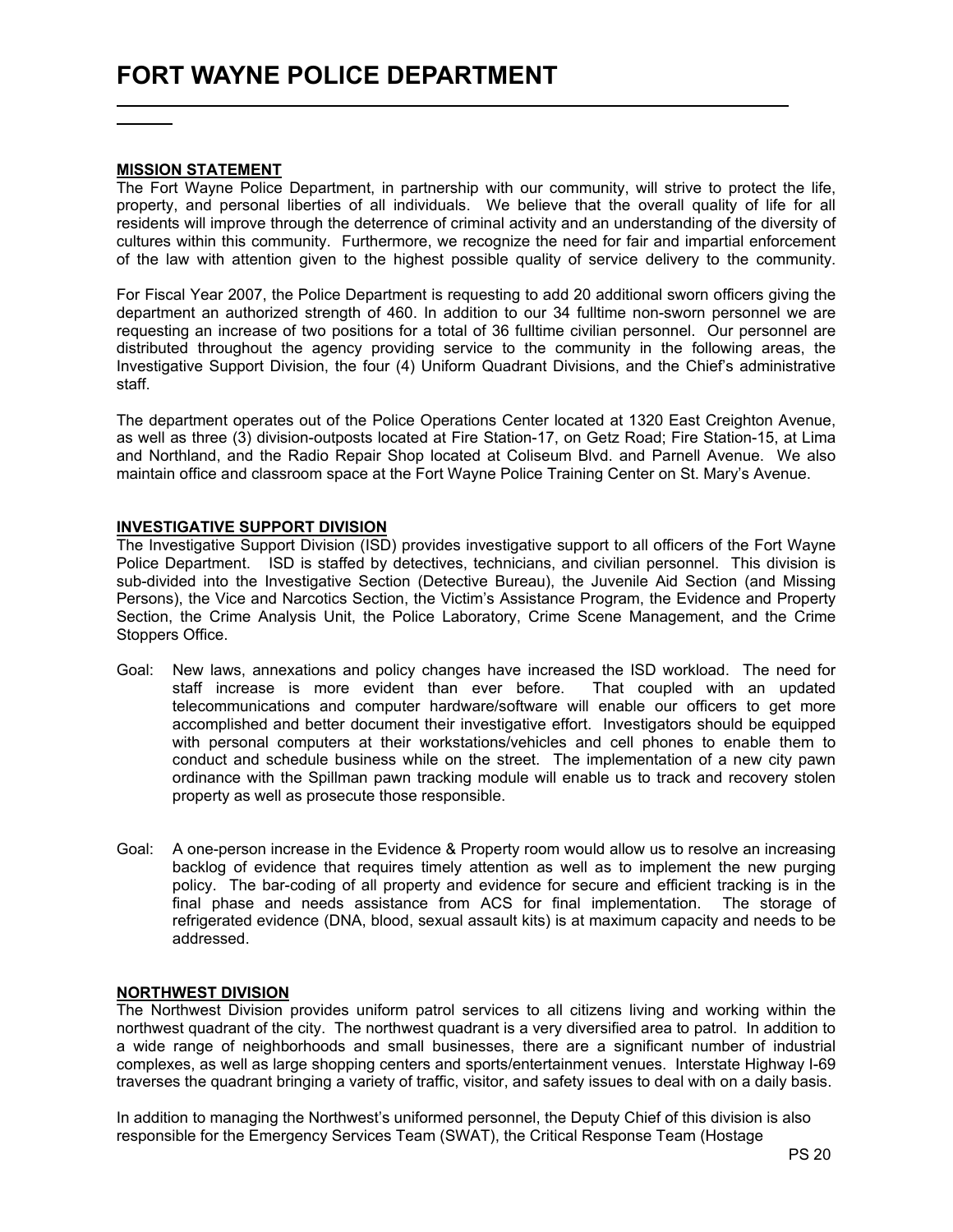Negotiators) and the Bomb Squad. The D/C also serves as the department's Traffic/Special Events Coordinator and Fleet Manager.

- Goal: Enhance the firearm flexibility of all officers. This goal is being carried over from the 2006 budget. In 2006, a core group of officers were trained and qualified for carrying and use of high powered rifles. The goal is to continue to expand the number of officers using this tool as they become trained and qualified.
- Goal: Focus on having all officers and sergeants actively collect fingerprints at all burglaries and vehicle break ins for input into the AFIS system. With this increased effort the goal is to reduce these types of crimes by identifying suspects thus improving the quality of life for citizens of the area.

## NORTHEAST DIVISION

The Northeast Division provides uniform patrol services to over 72,000 citizens who reside within this Division, as well as estimated thousands who commute to work to the businesses located within this 26 square-mile area of the city. Although this Division has the largest population of the four quadrants, it continues to have the lowest Uniform Crime Report data which is the standard used by the Federal government to track crime. This area of the city enjoys great neighborhood partnerships with our citizens evidenced by our 109 active neighborhood associations for which officers are assigned as the Neighborhood Liaisons.

Other responsibilities of the Northeast Deputy Chief include overseeing the agency's Crisis Intervention Team (CIT) Program, the day-to-day management of the three uniform shift commanders, and serving as the Chair of the Communications Committee whose task is to troubleshoot problems and concerns as they arise in the Records and 911 Communications Division.

Goal: Continue to strengthen our working relationship, procedures, and training with Parkview Memorial Hospital, Parkview Behavioral Health, Park Center, and Transitional Care Services which are all facilities located within the Northeast Division where CIT officers transport persons who are in a mental health crisis from all four areas of the city. Additionally, we will review and change as needed the procedures previously developed to work more effectively with the personnel at Crossroads, a treatment facility for adolescents.

Goal: Improve the quality of life for residents within the Northeast Division by conducting Selective Enforcement in areas where speeding occurs, notifying owners of open garage doors and unlocked vehicles to prevent burglaries and thefts, and actively patrolling parks for the safety and security of the citizens.

## SOUTHWEST DIVISION

The Southwest Division provides uniform patrol services to the residents and businesses of the southwest quadrant of the city. This division is witnessing increasing growth and diversification. The older sections of the quadrant include portions of the downtown area, as well as the historic West-Central Neighborhood, St. Joseph Hospital, and the Broadway corridor. The officers assigned to the southern sectors of this quadrant have the responsibility to patrol the areas of Foster Park, Indian Village, Waynedale, and the Fort Wayne International Airport. The western areas of the quadrant include the many businesses around Jefferson Point, Time Corners, and along Highways 14 and 24 west. In 2006, Lutheran Hospital and the entire Aboite annexation became a part of the Southwest Division.

In addition to commanding the uniformed personnel of this division, the Southwest Deputy Chief also manages the Fort Wayne Police Reserves, the Fort Wayne Student Police and the department's Spanish Liaison Officer and K9 units.

Goal: Continue to monitor trends in criminal activity in the annexation area. Link clusters of annexed neighborhoods with a Neighborhood Liaison Officer in order so that information can be received and disseminated in a timely manner, thus facilitating a proactive approach to problem solving

Goal: Establish a crime prevention dialog with neighborhood organizations. Many of the neighborhoods hard hit in the previous year appear willing to adopt a crime prevention strategy in order to protect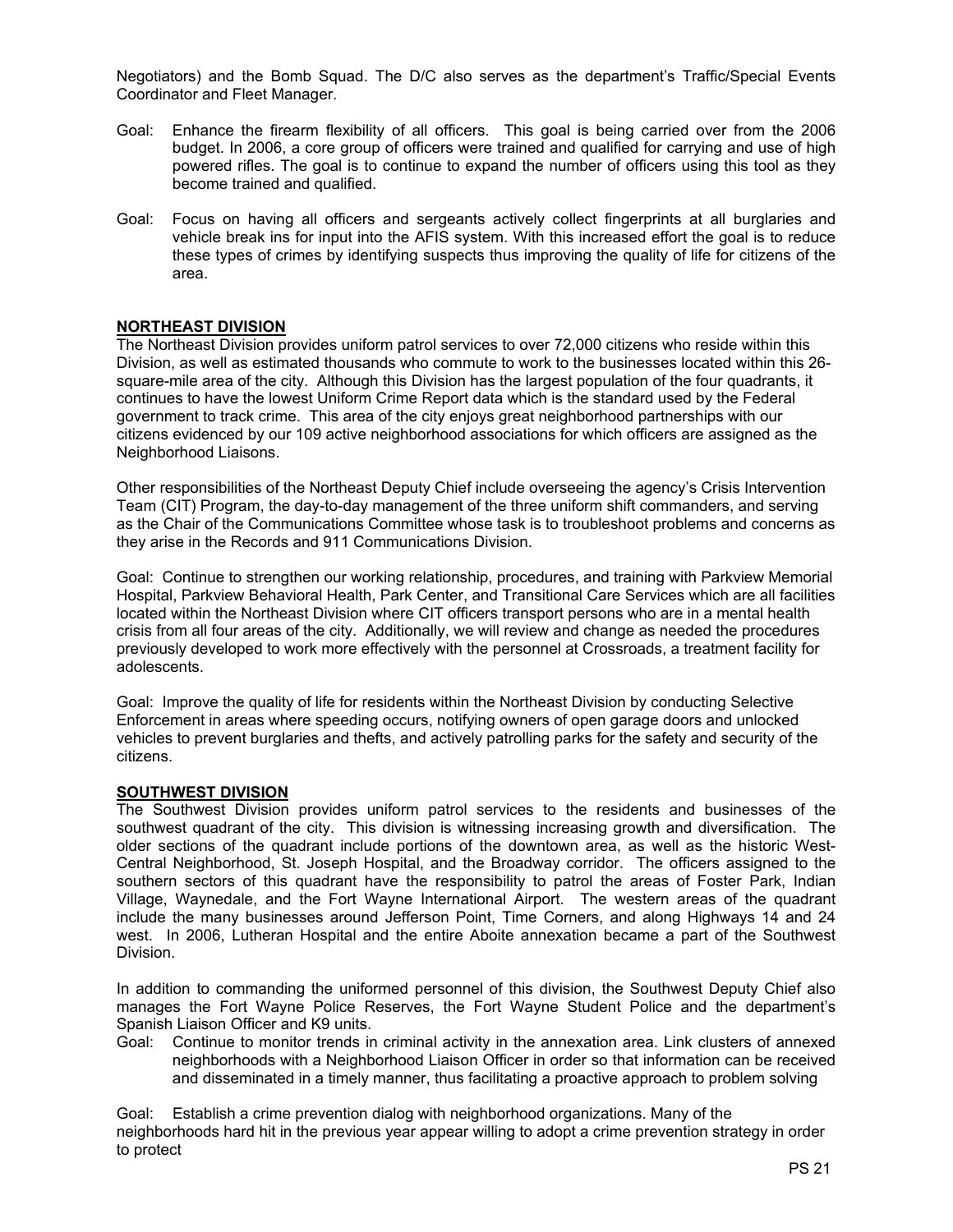their homes. Southwest officers have been talking about hardening the target and not simply reacting to criminal activity as it waxes and wanes. In this year all Southwest NLOs will be trained in crime prevention techniques.

## SOUTHEAST DIVISION

The Southeast Division provides uniform patrol services to the citizens and businesses of the southeast quadrant of the city. The southeast quadrant encompasses a 16.55 square mile area and has a population of approximately 50,000 residents. During 2005, officers assigned to the Southeast Division responded to approximately one-third of the city's total calls for service. The sale and use of illegal narcotics tends to drive much of the crime occurring in this area. There has been an increase in both violent crime and property crime as a result of this activity.

The Southeast Division includes the officers and supervisors assigned to patrol the southeast quadrant as well as personnel assigned to Crime Prevention and Safety Village.

- Goal: Reduce the number of gun violence incidents occurring within the southeast quadrant. During 2005, a firearm was used in 15 of 17 homicides occurring southeast. There was also an increase in non-fatal shootings as well as incidents of shots fired. Utilizing crime analysis data, supervisors will organize patrol assignments in these gun violence hot spots during the period of time the activity is the most prevalent. Through this increased enforcement, officers will also gather additional intelligence which will be entered into the FWPD's career criminal database.
- Goal: Reduce the number of burglaries occurring in the southeast quadrant. After identifying geographic and temporal burglary patterns, patrol assignments will be organized in areas designated as burglary intensive. Utilizing probable cause, officers will conduct traffic stops and monitor suspicious foot traffic in the target area.

#### CHIEF'S ADMINISTRATIVE STAFF

The administrative staff consists of several specialized areas.

The Office of Professional Standards (OPS) oversees the Internal Affairs Unit, who in turn investigates all allegations of misconduct against department employees. They also coordinate department-wide inspections to ensure that policies and procedures are followed, and they manage the monthly drugtesting of randomly selected employees. Another area of the OPS is the Grants and Research (G&R) manager who not only seeks available funding from a variety of sources, but also keeps track of the rules/conditions of each grant to ensure that we remain in compliance with the data-reporting requirements that are unique to each program. G&R also maintains statistical information related to the make-up of the agency (sex, race, ethnicity, etc.) and the performance evaluation scores/averages of the sworn personnel.

The Police Academy is responsible for coordinating the recruitment, testing, selection and training of all potential candidates for hire. They also provide on-going training for the entire department. In addition to coordinating two department-wide In-Service training sessions each year, the academy staff also manages our quarterly firearm qualifications, and a variety of specialized classes. They frequently work with outside agencies that utilize the training center's range and classroom space. The Academy also manages the department's School Resource Program and the officers assigned to each qualifying FWCS school.

The Neighborhood Response Team (NRT) is a group of officers who work flexible shifts to address all types of problems throughout the city. This team works on different projects in all quadrants, but they report to the Chief and Assistant Chief to ensure that no single division commander dominates their time and attention. NRT has the ability to engage in undercover surveillance or provide visible uniform coverage to any problem-area.

The Public Information Office (PIO) processes the daily calls for service reports and makes this information available to the media. They also respond to all major events/investigations to facilitate the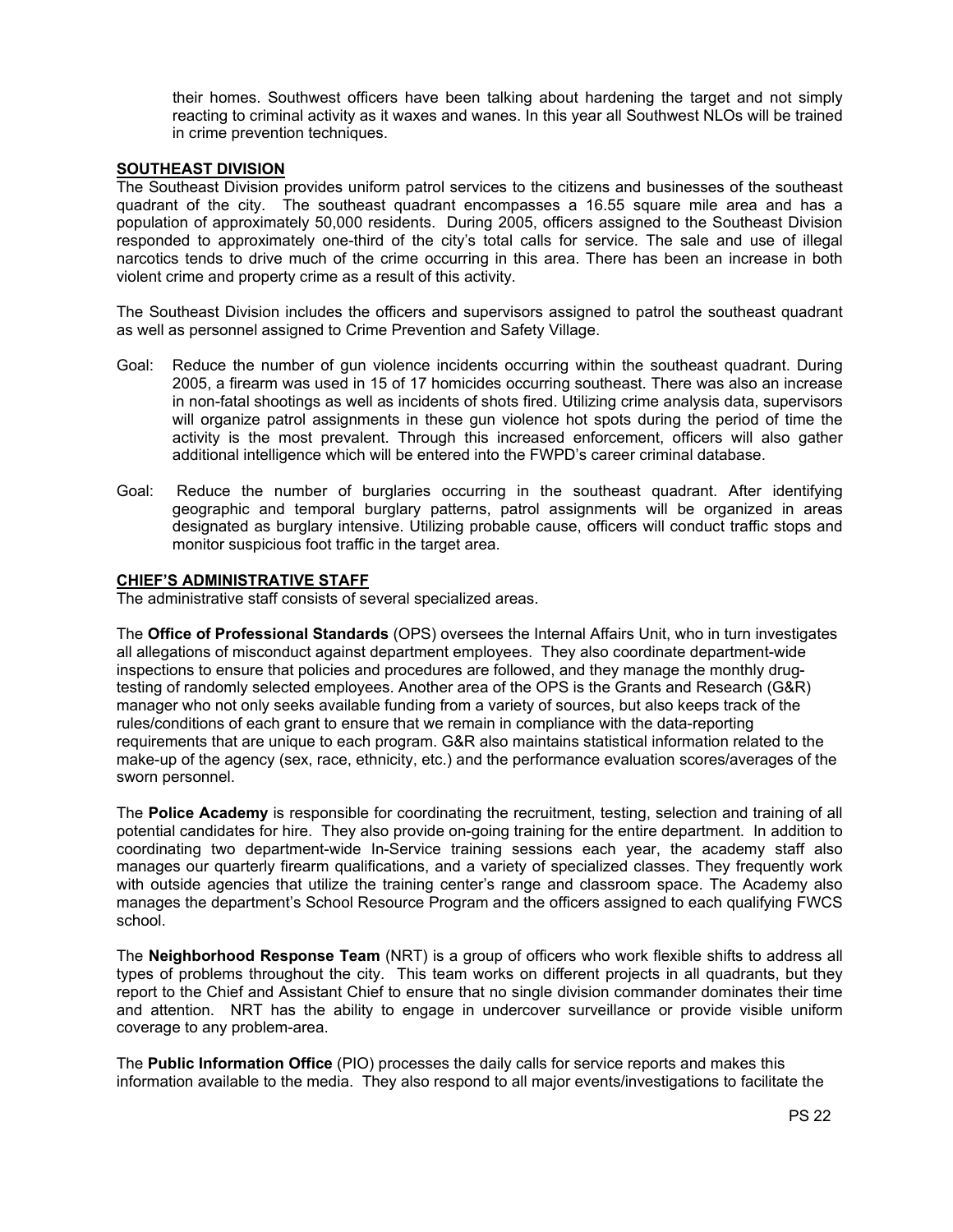timely release of incident related information. PIO personnel regularly interact with the general public and neighborhood representative via telephone calls to the office, special presentations, and the department's official website. They also conduct tours of the Police Operations Center.

Another area of the Chief's staff is the Information Systems and Technology Unit (ISTU). These officers manage all of the department's hardware/software issues and the various networks that link them. This team works with the contracted providers of various software and e-system technology to provide a reliable and expanding support system to meet our community's public safety needs.

The Fiscal Affairs personnel perform a variety of tasks related to business operations of the department. In addition to the accounting skills required to track all of the vacation, holiday, sick time and other payroll related information for approximately 475 people, these employees monitor our obligations for medical coverage for officers who have been injured in the line of duty. They also manage the other medical/dental services that are afforded our employees through employee benefit plans and negotiated contract provisions, and all travel expenses related to outside training. The Fiscal Affairs manager is responsible for preparing the annual budget, coordinating purchases and payment for all equipment, services needed to maintain our equipment and facilities, and, oversees the day to day operations of the Police Operations Center and outposts making sure all needs are met.

The Chief of Police also oversees the operation of Animal Control, Neighborhood Code Enforcement and the Information Systems Division. Although each group has their own separate budget, the director or manager of each area is answerable to the Chief. As such, there is a hidden cost related to the Chief and his staff's time to attend meetings, prepare reports, or participate in the hiring, disciplining, and firing of their employees. These three divisions are responsible for a combined total of approximately 165 additional employees.

The Information Systems Division consists of the 911 Communications Center, the Police Records Section and Police Information Desk, and the Radio Shop.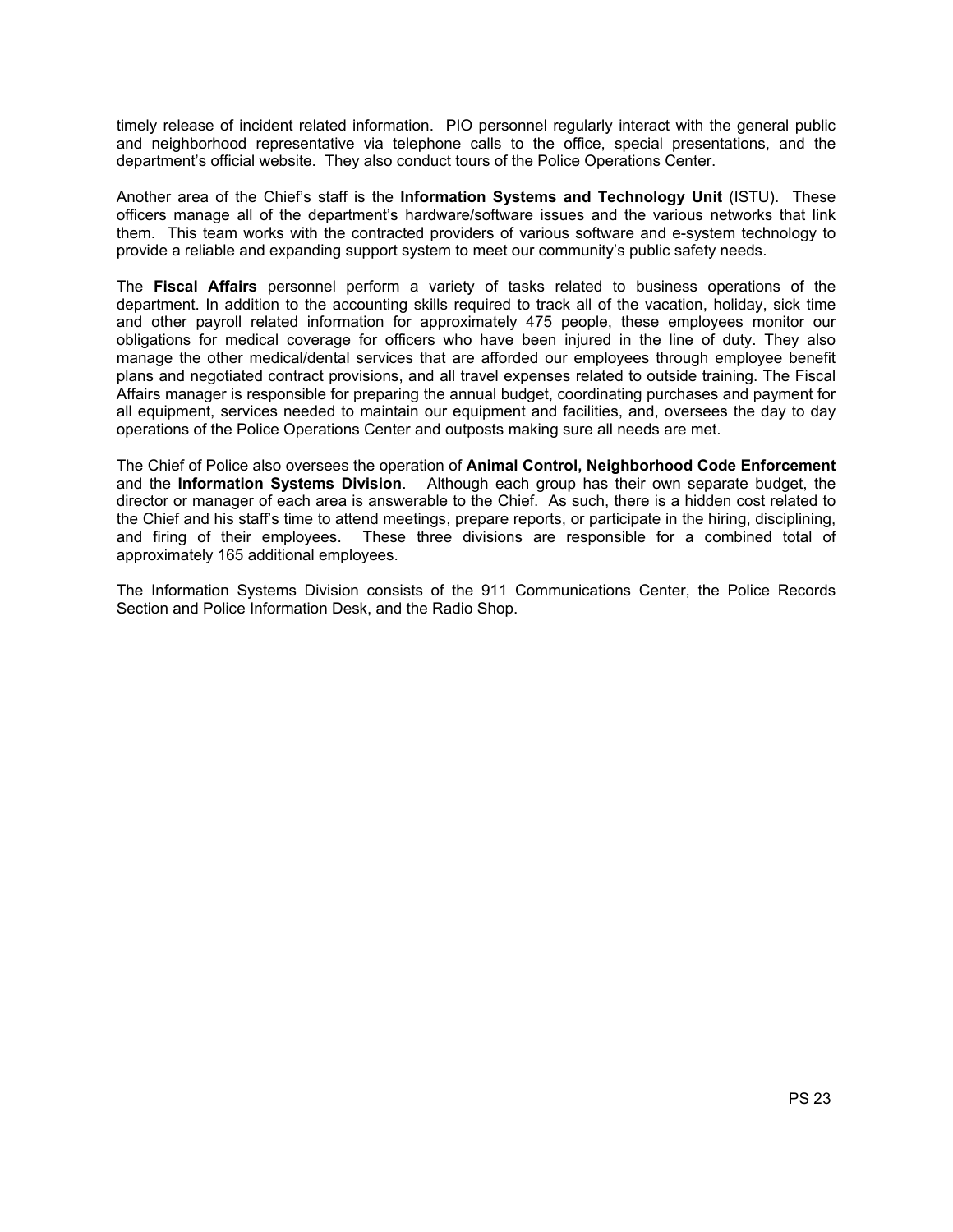|                   | 4138 CLOTHING ALLOWANCE    | 733,219          | 745,778          | 845,000              |     | 99,222    |         |
|-------------------|----------------------------|------------------|------------------|----------------------|-----|-----------|---------|
|                   | 413A PERF/FRINGE           | 38,162           | 39,583           | 42,371               |     | 2,787     |         |
|                   | 413D DENTAL REIMB          | 18,208           | 20,000           | 23,400               |     | 3,400     |         |
|                   | 413H HURT ON DUTY          | 156,844          | 125,500          | 114,500              |     | (11,000)  |         |
|                   | 413R RETIREE INSURANCE     | 741,996          | 832,100          | 909,500              |     | 77,400    |         |
|                   | 413T TRAINEE INSURANCE     | 44,004           |                  | 111,000              |     | 111,000   |         |
| <b>TOTAL 4100</b> |                            | \$<br>34,097,991 | \$<br>36,392,430 | \$<br>39,046,063     | \$  | 2,653,633 | 7.29%   |
|                   |                            |                  |                  |                      |     |           |         |
|                   | 4213 COMPUTER SUPPLIES     | \$<br>4,220      | \$<br>4,000      | \$<br>$4,000$ \$     |     |           |         |
|                   | 4219 OTHR OFC SUPPLIES     | 30,122           | 29,500           | 34,000               |     | 4,500     |         |
|                   | 4231 GASOLINE              | 948,274          | 1,073,076        | 1,615,560            |     | 542,484   |         |
|                   | 4232 DIESEL FUEL           | 668              | 1,210            | 2,800                |     | 1,590     |         |
|                   | 4242 ANIMAL SUPPLIES       | 3,740            | 5,000            | 4,800                |     | (200)     |         |
|                   | 4244 LAB SUPPLIES          | 10,318           | 12,000           | 15,000               |     | 3,000     |         |
|                   | 4246 CLEANING SUPPLIES     | 9,879            | 14,400           | 9,400                |     | (5,000)   |         |
|                   | 4249 SPEC POLICE SUPPLIES  | 19,543           | 21,800           | 25,000               |     | 3,200     |         |
|                   | 4261 BUILDING MATERIALS    | $\overline{a}$   | $\overline{a}$   | 5,000                |     | 5,000     |         |
|                   | 4299 OTHER MATERIALS       | 55,643           | 65,000           | 69,000               |     | 4,000     |         |
|                   | 429V PROTECTIVE VESTS      |                  |                  | 50,000               |     | 50,000    |         |
| <b>TOTAL 4200</b> |                            | \$<br>1,082,407  | \$<br>1,225,986  | \$<br>1,834,560      | \$  | 608,574   | 49.64%  |
|                   |                            |                  |                  |                      |     |           |         |
|                   | 4313 PERSON SVCS           | \$<br>2,716      | \$<br>÷,         | \$<br>$\sim$         | -\$ |           |         |
|                   | 4319 VETERINARY SERVICES   | 5,245            | 5,000            | 6,000                |     | 1,000     |         |
|                   | 4322 POSTAGE               | 6,757            | 10,000           | 10,200               |     | 200       |         |
|                   | 4323 TELEPHONE             | 64,074           | 68,400           | 72,000               |     | 3,600     |         |
|                   | 432C CELL PHONES           | 7,181            | 9,000            | 4,248                |     | (4, 752)  |         |
|                   | 432L LONG DISTANCE         | 2,144            | 3,000            | 2,400                |     | (600)     |         |
|                   | 4331 PRINTING              | 21,336           | 27,000           | 20,000               |     | (7,000)   |         |
|                   | 4332 PUBL LEGAL FEES       | 63               | 600              | $\sim$               |     | (600)     |         |
|                   | 4333 PHOTOGRAPHY           | 2,231            | 3.600            | 2.800                |     | (800)     |         |
|                   | 4341 PROPERTY INSURANCE    | 952              | 3,297            | 5,470                |     | 2,173     |         |
|                   | 4342 LIABILITY INSURANCE   | 225,480          | 191,868          | 204,756              |     | 12,888    |         |
|                   | 4343 OFCL/CRIME BOND       | 2,230            | 2.421            | 2.477                |     | 56        |         |
|                   | 4344 OTHER CASUALTY INSUR  | 1,844            | 1,894            | 913                  |     | (981)     |         |
|                   | 4345 AUTO INSURANCE        | 176,250          | 122,209          | 146,136              |     | 23,927    |         |
|                   | 4348 PROF POLICE LIABILITY | 178,224          | 128,220          | 128,220              |     |           |         |
|                   | 4351 ELECTRICITY           | 93,558           | 103,000          | 98,000               |     | (5,000)   |         |
|                   | 4352 NATURAL GAS           | 66,680           | 100,250          | 157,700              |     | 57,450    |         |
|                   | 4353 WATER                 | 16,818           | 28,859           | 28,859               |     |           |         |
|                   | 4361 BLDG REPAIRS          | 4,440            | 5,000            | 6,000                |     | 1,000     |         |
|                   | 4362 VEHICLE REPAIRS       | 6,981            | 11,500           | 15,000               |     | 3,500     |         |
|                   | 4363 CONTR OTHER REPAIRS   | 2,502            | 11,000           | 11,000               |     | $\sim$    |         |
|                   | 4365 JANITORIAL SERVICE    | 56,889           | 58,000           | 53,220               |     | (4,780)   |         |
|                   | 4369 CONTRACTED SERVICES   | 126,033          | 219,943          | 235,185              |     | 15,242    |         |
|                   | 436N GARAGE-NON TARGET     | 231,508          | 165,000          | 204,000              |     | 39,000    |         |
|                   | 436T GARAGE-TARGET         | 1,074,606        | 1,022,352        | 1,085,832            |     | 63,480    |         |
|                   | 4371 BUILDING RENTAL       | 203,230          | 206,196          | 206,196              |     | $\sim$    |         |
|                   | 4374 OTHER EQUIP RENTAL    | 12,106           | 14,016           | 7,056                |     | (6,960)   |         |
|                   | 4377 CC BUILDING PARKING   | 600              | 600              | 600                  |     |           |         |
|                   | 4391 SUBSCRIPTIONS/DUES    | 10,730           | 11,000           | 11,446               |     | 446       |         |
|                   | 4396 INVESTIGATIONS        | 64,474           | 50,000           | 79,500               |     | 29.500    |         |
|                   | 4399 OTHER SERVICES        | 7,089            | 3,500            | 4,000                |     | 500       |         |
|                   | 439A TRANSFER OUT          | 46,936           |                  | $\overline{a}$       |     |           |         |
|                   | 439B MASTER LEASE          | 1,268,734        | 1,638,714        | 2,170,794            |     | 532,080   |         |
| <b>TOTAL 4300</b> |                            | \$<br>3,990,641  | \$<br>4,225,439  | \$<br>4,980,008      | \$  | 754,569   | 17.86%  |
|                   |                            |                  |                  |                      |     |           |         |
|                   | 4441 PUR OF VEHICLES       | \$<br>73,220     | \$               | \$<br>$\overline{a}$ | \$  |           |         |
|                   | 4443 PUR OF OFFC EQUIP     | 9,063            | 10,000           | 37,000               |     | 27,000    |         |
|                   | 4444 PUR OF OTHER EQUIP    | 62,197           | 64,498           | 115,720              |     | 51,222    |         |
|                   | 4445 PUR OF COMPUTERS      | 300              |                  | 48,000               |     | 48,000    |         |
| <b>TOTAL 4400</b> |                            | \$<br>144,780    | \$<br>74,498     | \$<br>200,720        | \$  | 126,222   | 169.43% |
|                   |                            |                  |                  |                      |     |           | 9.88%   |
|                   | <b>TOTAL EXPENSES</b>      | \$<br>39,315,819 | \$<br>41,918,353 | \$<br>46,061,351     | \$  | 4,142,998 |         |
|                   |                            |                  |                  |                      |     |           |         |

2006 (DECREASE) % CHANGE<br>APPROVED 2007 FROM 2006 APPR FROM 2006 APPR

2005 APPROVED 2007 FROM 2006 APPR FROM 2006 A<br><u>ACTUAL THRU 06/30/06 SUBMITTED TO 2007</u> TO 2007

**THRU 06/30/06** 

TOTAL WAGES **\$** 23,856,957 \$ 25,242,113 \$ 27,018,698 \$ 1,776,585 7.04%<br>4131 PERF 63,605 72,569 88,272 15,703

4111 WAGES-REG  $$21,570,280 \$ 22,942,782 \$ 24,349,078 \$ 1,406,297 \4115 PARTTIME 214,154 202,651 240,670 38,019$ 4115 PARTTIME 214,154 202,651 240,670 38,019 412L LONGEVITY PAY 601,700 651,250 682,000 30,750 4122 HOLIDAY 311,302 435,684 574,960 139,276 4125 OVERTIME 962,754 742,133 900,503 158,371 4126 EDUCATIONAL INCENTIVE 139,107 149,650 163,425 13,775 413B OFFICER BONUS 67,660 117,964 108,061 (9,903)<br>**TOTAL WAGES 6 33,856,957 \$ 25,242,113 \$ 27,018,698 \$ 1,776,585** 

4131 PERF 72,569 63,605 88,272 15,703 4132 FICA 379,047 387,939 477,026 97,979 4133 SAFETY OFFC PENSION 4,863,662 5,173,082 5,358,335 185,253 4134 GRP INSURANCE 3,164,004 3,697,350 3,978,000 280,650 4135 MEDICAL EXPENSES 11,931 47,069 71,000 23,931<br>4136 UNEMPLOYMENT 10,572 10,872 1,653 (9,219)

4137 WORKERS COMP 6,888 7,366 7,308 (58)

#### POLICE Dept # 010-014-OFFC 2007 BUDGET COMPARISON \$ INCREASE \$ INCREASE \$ INCREASE \$ INCREASE \$ INCREASE \$ INCREASE \$

4136 UNEMPLOYMENT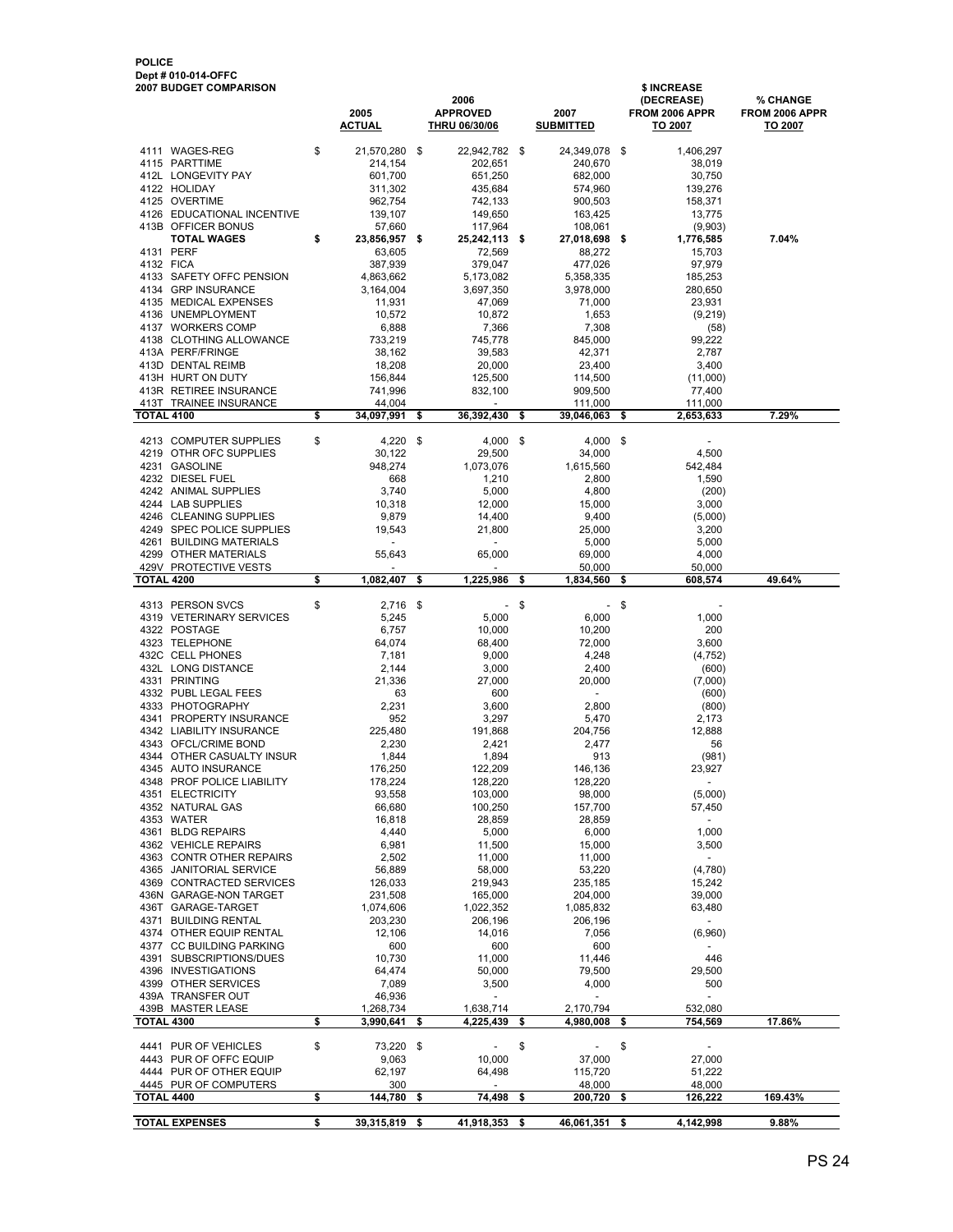# LAW ENFORCEMENT TRAINING Dept # 153-014-LLET

| <b>2007 BUDGET COMPARISON</b>     | 2005<br><b>ACTUAL</b> | 2006<br><b>APPROVED</b><br><b>THRU 06/30/06</b> |           |      | 2007<br><b>SUBMITTED</b> |    | \$ INCREASE<br>(DECREASE)<br>FROM 2006 APPR<br><b>TO 2007</b> | % CHANGE<br>FROM 2006 APPR<br>TO 2007 |
|-----------------------------------|-----------------------|-------------------------------------------------|-----------|------|--------------------------|----|---------------------------------------------------------------|---------------------------------------|
|                                   |                       |                                                 |           |      |                          |    |                                                               |                                       |
| <b>INSTRUCTIONAL SVCS</b><br>4317 | \$<br>12.400 \$       |                                                 | 18.000 \$ |      | 18,000 \$                |    | $\overline{\phantom{0}}$                                      |                                       |
| 431K<br><b>SEMINAR FEES</b>       | 70.821                |                                                 | 78,000    |      | 78,000                   |    | $\overline{\phantom{0}}$                                      |                                       |
| 4324<br>TRAVEL                    | 62.664                |                                                 | 84.000    |      | 84,000                   |    | -                                                             |                                       |
| 4331<br><b>PRINTING</b>           | 2,295                 |                                                 | 5,000     |      | 5,000                    |    | $\overline{\phantom{0}}$                                      |                                       |
| 4399<br>OTHER SRVC                | 16.451                |                                                 | 1.000     |      | 1,000                    |    | -                                                             |                                       |
| 439A OP TRANS OUT                 | 483                   |                                                 |           |      | $\overline{\phantom{a}}$ |    | -                                                             |                                       |
| <b>TOTAL 4300</b>                 | \$<br>$165,114$ \$    |                                                 | 186,000   | -S   | 186,000                  | \$ | ۰                                                             |                                       |
| PUR OTHER EQUIP<br>4444           | \$<br>$6,035$ \$      |                                                 | 10,000    | - \$ | 10,000                   | -S | $\overline{\phantom{a}}$                                      |                                       |
| <b>TOTAL 4400</b>                 | 6,035                 | - \$                                            | 10,000    | - \$ | 10,000                   | \$ |                                                               |                                       |
| <b>TOTAL EXPENSES</b>             | \$<br>171,149 \$      |                                                 | 196.000   | - \$ | 196,000                  | \$ | ۰                                                             |                                       |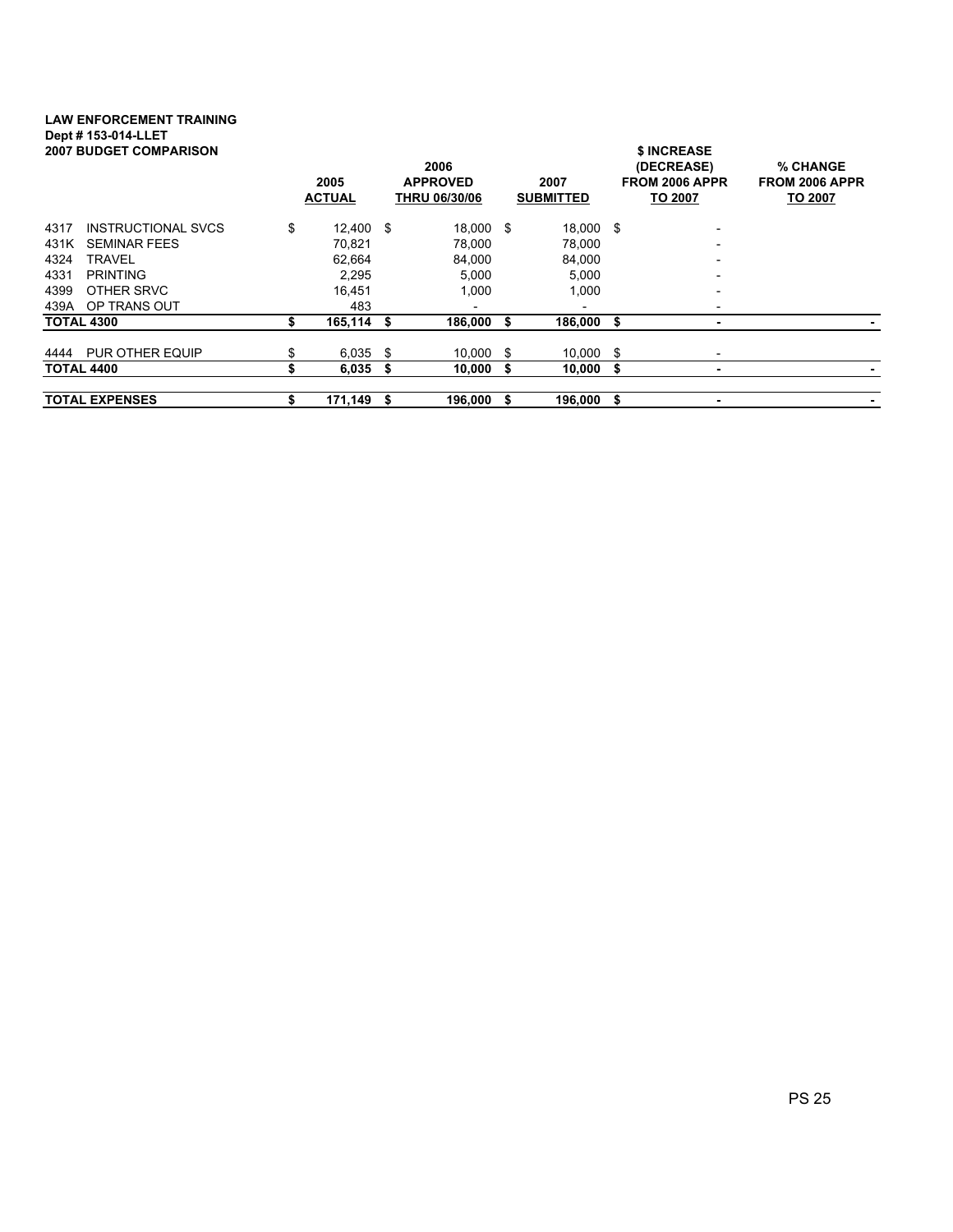#### POLICE MERIT Dept # 010-013-OFFC 2007 BUDGET COMPARISON

|                                                |                       |                                         | 2006                     |      | \$ INCREASE<br>% CHANGE  |      |                                                |                                  |  |  |  |  |  |
|------------------------------------------------|-----------------------|-----------------------------------------|--------------------------|------|--------------------------|------|------------------------------------------------|----------------------------------|--|--|--|--|--|
|                                                | 2005<br><b>ACTUAL</b> | <b>APPROVED</b><br><b>THRU 06/30/06</b> |                          |      | 2007<br><b>SUBMITTED</b> |      | (DECREASE)<br>FROM 2006 APPR<br><b>TO 2007</b> | FROM 2006 APPR<br><b>TO 2007</b> |  |  |  |  |  |
| 4111 SALARIES                                  | \$<br>4,100           | - \$                                    | 2,500                    | - \$ | 5,000                    | - \$ | 2,500                                          |                                  |  |  |  |  |  |
| <b>TOTAL 4100</b>                              | \$<br>4,100           | \$                                      | 2,500                    | \$   | $5,000$ \$               |      | 2,500                                          | 100.00%                          |  |  |  |  |  |
| 4219 OFFICE SUPPLIES                           | \$<br>63              | \$                                      | $\overline{\phantom{a}}$ | \$   | 200                      | - \$ | 200                                            |                                  |  |  |  |  |  |
| <b>TOTAL 4200</b>                              | \$<br>63              | \$                                      | $\overline{\phantom{a}}$ |      | 200                      | - \$ | 200                                            |                                  |  |  |  |  |  |
| <b>CONSULTANT FEES</b><br>4314<br>4322 POSTAGE | \$<br>15,995 \$       |                                         | $\overline{\phantom{0}}$ | \$   | 15,000 \$<br>150         |      | 15,000<br>150                                  |                                  |  |  |  |  |  |
| 4331<br><b>PRINTING</b><br>4399 OTHER SERVICES | 156                   |                                         |                          |      | 7,000<br>150             |      | 7,000<br>150                                   |                                  |  |  |  |  |  |
| <b>TOTAL 4300</b>                              | \$<br>$16,151$ \$     |                                         | $\overline{\phantom{a}}$ | S    | 22,300                   | - \$ | 22.300                                         |                                  |  |  |  |  |  |
| <b>TOTAL EXPENSES</b>                          | \$<br>$20,314$ \$     |                                         | 2,500                    | S    | $27,500$ \$              |      | 25,000                                         | 1000.00%                         |  |  |  |  |  |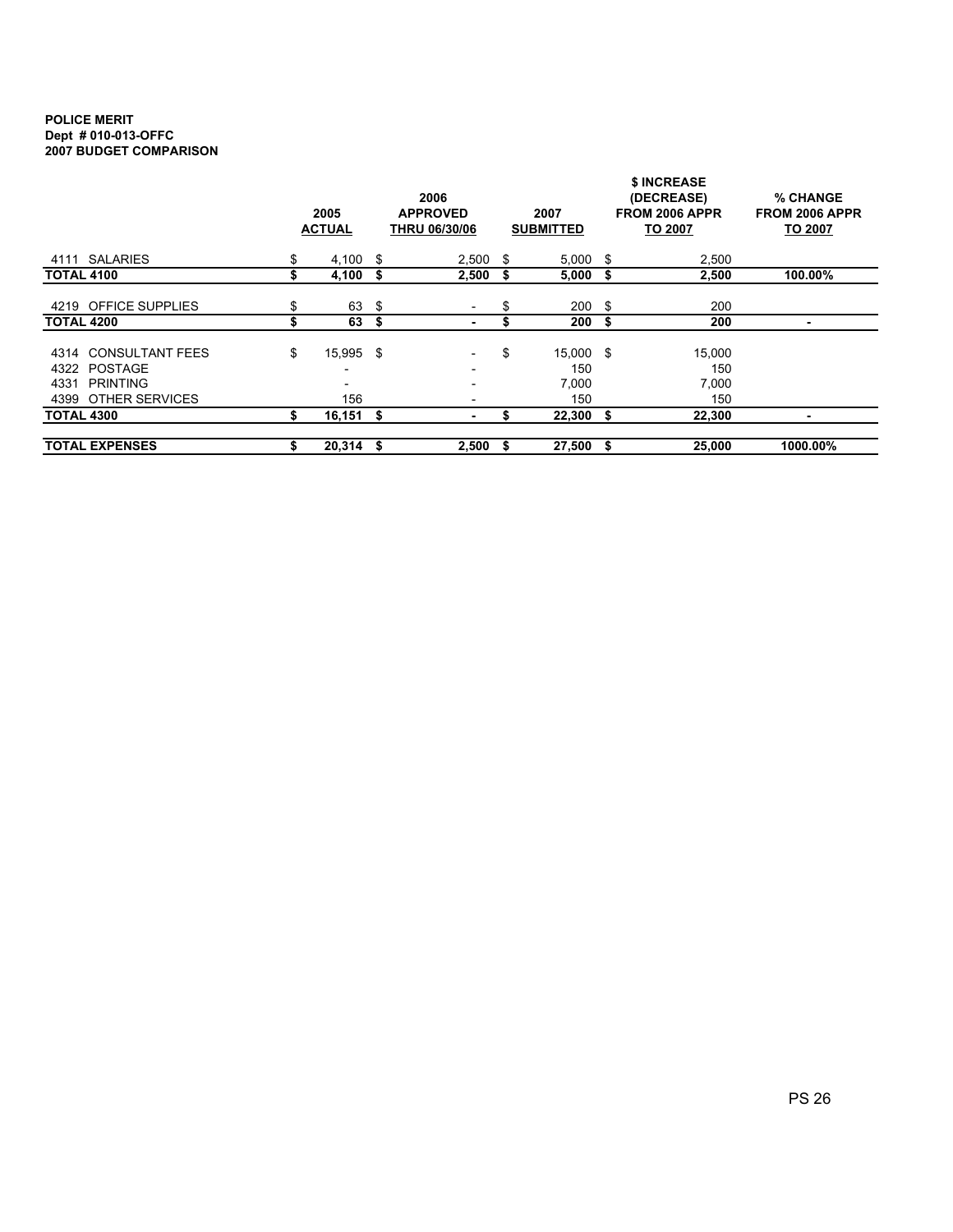#### DOMESTIC VIOLENCE Dept # 429-014-DOMV 2007 BUDGET COMPARISON

| יוטטווא וווטט ובוטשט ויטט    |                                                                                | 2005<br><b>ACTUAL</b>                | 2006<br><b>APPROVED</b><br><b>THRU 06/30/06</b>      | 2007<br><b>SUBMITTED</b> |                          |      | <b>\$ INCREASE</b><br>(DECREASE)<br><b>FROM 2006 APPR</b><br>TO 2007 | <b>% CHANGE</b><br>FROM 2006 APPR<br>TO 2007 |  |  |
|------------------------------|--------------------------------------------------------------------------------|--------------------------------------|------------------------------------------------------|--------------------------|--------------------------|------|----------------------------------------------------------------------|----------------------------------------------|--|--|
| 4219                         | <b>OFFICE SUPPLIES</b>                                                         | \$<br>$\overline{\phantom{a}}$       | \$<br>150                                            | -S                       | 150                      | - \$ |                                                                      |                                              |  |  |
| <b>TOTAL 4200</b>            |                                                                                | ٠                                    | \$<br>150                                            |                          | 150                      | S    |                                                                      | ٠                                            |  |  |
| 431N<br>4322<br>4331<br>4399 | PUBLIC EDUCATION<br><b>POSTAGE</b><br><b>PRINTING</b><br><b>OTHER SERVICES</b> | \$<br>$300*$<br>34<br>1,544<br>2,722 | $6.500$ \$<br>150<br>500<br>$\overline{\phantom{a}}$ |                          | $6,500$ \$<br>150<br>500 |      |                                                                      |                                              |  |  |
| <b>TOTAL 4300</b>            |                                                                                | 4,600                                | 7,150                                                |                          | 7,150                    | Ŝ.   | ۰                                                                    | ۰                                            |  |  |
| <b>TOTAL EXPENSES</b>        |                                                                                | 4,600                                | 7,300                                                |                          | 7,300                    | \$   | ۰                                                                    | ۰                                            |  |  |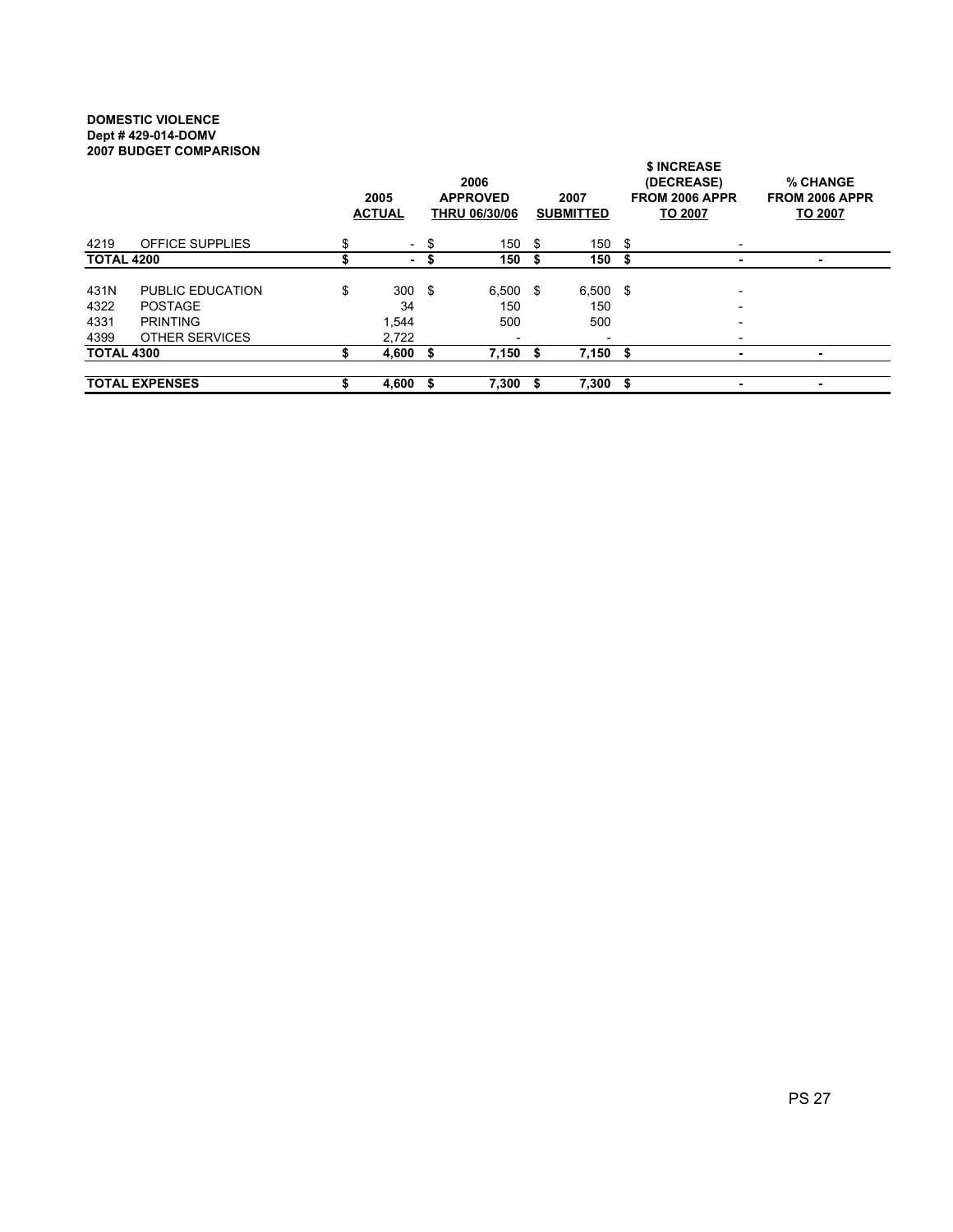|                | Police 2007-2011 Capital Improvement Program                                             |                          |                                      |                |                                 |                          |                |  |  |  |  |  |  |
|----------------|------------------------------------------------------------------------------------------|--------------------------|--------------------------------------|----------------|---------------------------------|--------------------------|----------------|--|--|--|--|--|--|
|                | <b>FUNDING SOURCE CODE:</b>                                                              | <b>GRP-Grant Pending</b> |                                      |                | PT-Property Tax                 |                          |                |  |  |  |  |  |  |
|                | CC-Cumulative Capital Fund                                                               | LE-Lease                 |                                      |                | RB-Revenue Bond                 |                          |                |  |  |  |  |  |  |
|                | <b>CDBG-Community Development Block Grant</b>                                            |                          | InfraBd-Infrastructure Bond          |                | ST-State Source                 |                          |                |  |  |  |  |  |  |
|                | CEDIT-Co. Economic Development Income Tax                                                |                          | <b>LRS-Local Roads &amp; Streets</b> |                | <b>SU-Sewer Utility</b>         |                          |                |  |  |  |  |  |  |
|                | CO-County Source                                                                         | MISC-Miscellaneous       |                                      |                | SWU-Stormwater Utility          |                          |                |  |  |  |  |  |  |
|                | FED-Federal Source                                                                       |                          | MVH-Motor Vehicle Highway            |                | TIF-Tax Increment Financing     |                          |                |  |  |  |  |  |  |
|                | GOB-General Obligation Bond                                                              |                          | PCBF-Park Cumulative Bldg. Fund      |                | UF-User Fee                     |                          |                |  |  |  |  |  |  |
|                | <b>GRA-Grant Approved</b>                                                                | <b>PS-Private Source</b> |                                      |                | <b>WU-Water Utility</b>         |                          |                |  |  |  |  |  |  |
|                |                                                                                          | <b>Funding</b>           |                                      |                | <b>Expenditure</b>              |                          |                |  |  |  |  |  |  |
| Item#          | <b>Project Title &amp; Description</b>                                                   | <b>Source</b>            | 2007                                 | 2008           | 2011                            |                          |                |  |  |  |  |  |  |
| 1              | Purchase/Replacement of Vehicles                                                         |                          | 2,946,702                            | 2,917,554      | 3,498,443                       | 3,705,207                | 3,639,822      |  |  |  |  |  |  |
|                | a. Marked                                                                                | LE                       | 1,320,424                            | 1,296,750      | 1,709,605                       | 1,689,440                | 1,774,000      |  |  |  |  |  |  |
|                | 2007 (76);2008 (65);2009 (85);2010 (80);2011(80)                                         |                          |                                      |                |                                 |                          |                |  |  |  |  |  |  |
|                | b. Equipment for Marked Units - includes video camera, radio,                            | E                        | 1,049,136                            | 1,091,315      | $\overline{1,}400,545$          | 1,378,880                | 1,442,560      |  |  |  |  |  |  |
|                | computer, modem, console box, siren, etc. (5% inflation/yr)                              |                          |                                      |                |                                 |                          |                |  |  |  |  |  |  |
|                | 2007 - 31 additional vehicles fully equipped; 45 partial equip                           |                          |                                      |                |                                 |                          |                |  |  |  |  |  |  |
|                | 2008 - 10 additional vehicles fully equipped; 55 partial equip                           |                          |                                      |                |                                 |                          |                |  |  |  |  |  |  |
|                | 2009 - 85 replacement vehicles partial equipment replacement                             |                          |                                      |                |                                 |                          |                |  |  |  |  |  |  |
|                | 2010 - 80 replacement vehicles partial equipment replacement                             |                          |                                      |                |                                 |                          |                |  |  |  |  |  |  |
|                | 2011 - 80 replacement vehicles partial equipment replacement                             |                          |                                      |                |                                 |                          |                |  |  |  |  |  |  |
|                | c. Unmarked (full police vehicle)                                                        | LE                       | 121,618                              | 199,500        | 201,130                         | 295,652                  | 221,750        |  |  |  |  |  |  |
|                | 2007 (7); 2008 (10); 2009 (10); 2010 (14); 2011(10)                                      |                          |                                      |                |                                 |                          |                |  |  |  |  |  |  |
|                | d. Equipment for Unmarked Units - includes lighting packages, misc.                      | LE                       | 83,140                               | 61,110         | 68,745                          | 101,060                  | 79,590         |  |  |  |  |  |  |
|                | 2007 (20); 2008 (14); 2009 (15); 2010 (20); 2011(15)                                     |                          |                                      |                |                                 |                          |                |  |  |  |  |  |  |
|                | e. AWD Van Replacement                                                                   | LE                       | 24,705                               | 25,941         | 27,238                          | 28,600                   | 30,030         |  |  |  |  |  |  |
|                | 2007 (1); 2008 (1); 2009 (1); 2010 (1); 2011(1)<br>f. 4x4 SUV - Midsize and/or Full-size | LE                       | 120,747                              | 30,138         | 31,645                          | 33,227                   |                |  |  |  |  |  |  |
|                |                                                                                          |                          |                                      |                |                                 |                          |                |  |  |  |  |  |  |
|                | 2007 (4); 2008 (1); 2009 (1); 2010 (1); 2011(0)<br>g. 4x2 SUV                            |                          |                                      |                |                                 |                          |                |  |  |  |  |  |  |
|                | 2007 (6-EST)                                                                             | LE                       | 118,932                              |                |                                 |                          |                |  |  |  |  |  |  |
|                | h. Undercover                                                                            | LE                       | 108,000                              | 37,800         | 59,535                          | 83,348                   | 91,892         |  |  |  |  |  |  |
|                | 2007 (6); 2008 (2); 2009 (3); 2010 (4); 2011(4)                                          |                          |                                      |                |                                 |                          |                |  |  |  |  |  |  |
|                | i. Surveillance Mini-Van with equipment                                                  | LE                       | $\blacksquare$                       |                | $\blacksquare$                  | 95,000                   |                |  |  |  |  |  |  |
|                | Total Containment Bomb Trailer                                                           | <b>FED</b>               |                                      | 175,000        |                                 |                          |                |  |  |  |  |  |  |
| $\overline{2}$ | Miscellaneous Office Equipment/Computers                                                 |                          | 85,000                               | 84,825         | 140,125                         | 58,825                   | 10,000         |  |  |  |  |  |  |
|                | a. Chairs/Desks - Replacements                                                           | PT                       | 15,000                               | 15,000         | 15,000                          | 15,000                   |                |  |  |  |  |  |  |
|                | b. Work Station Cubicles                                                                 |                          |                                      |                |                                 |                          |                |  |  |  |  |  |  |
|                | 2007 (10 crcs); 2008 (10 v/a)2009 (30 v/n)                                               | PT                       | 22,000                               | 24.000         | 78,000                          |                          |                |  |  |  |  |  |  |
|                | c. Computer Replacements to include 17" Monitor, software                                | PT                       |                                      | 28,825         | 28,825                          | 28,825                   |                |  |  |  |  |  |  |
|                | 2007 (25); 2008 (25);2009 (25);2010(25);2011(25)                                         |                          |                                      |                |                                 |                          |                |  |  |  |  |  |  |
|                | d. Forensic Examination Desktop Computers                                                | PT                       | 4,000                                |                | $\overline{\phantom{a}}$        |                          |                |  |  |  |  |  |  |
|                | e. Forensic Network Fileserver/Imager                                                    | PT                       | 5,000                                | $\blacksquare$ | $\blacksquare$                  | $\blacksquare$           |                |  |  |  |  |  |  |
|                | f. Replacement of Printers                                                               | PT                       | 6,000                                | 6,000          | 6,000                           | 6,000                    | 6,000          |  |  |  |  |  |  |
|                | g. Double Sided ID Card printer                                                          | PT                       | 2,000                                | $\blacksquare$ | $\blacksquare$                  |                          |                |  |  |  |  |  |  |
|                | h. Replacement of Server for Police Operations Center                                    | PT                       | 25,000                               | $\blacksquare$ | $\blacksquare$                  |                          |                |  |  |  |  |  |  |
|                | i. HP 8550DN Color Printer                                                               | PT                       | $\blacksquare$                       | $\blacksquare$ | 5,000                           | 5,000                    | $\blacksquare$ |  |  |  |  |  |  |
|                | j. Laptop Computers for Technology Personnel                                             | PT                       |                                      |                | 3,300                           |                          |                |  |  |  |  |  |  |
|                | k. Laptop Computers for NRT & CRT (4)                                                    | PT                       |                                      | 8,000          | 4,000                           | 4,000                    | 4,000          |  |  |  |  |  |  |
|                | I. Smart Board                                                                           | PT                       | 3,000<br>3,000                       | 3,000          | $\frac{1}{2}$<br>$\blacksquare$ | $\blacksquare$           | $\blacksquare$ |  |  |  |  |  |  |
|                | m. LCD Projectors                                                                        | PT                       |                                      |                |                                 |                          |                |  |  |  |  |  |  |
| 3              | Other Equipment                                                                          |                          | 1,060,343                            | 1,031,174      | 633,313                         | 924,845                  | 440,763        |  |  |  |  |  |  |
|                | a. Handguns<br>New Sworn Classes (25/yr)                                                 | PT                       |                                      | 14,388         | 15,107                          | 15,862                   | 16,655         |  |  |  |  |  |  |
|                | b. Def Tech 40mm Gas Gun                                                                 | PT                       | 1,000                                |                |                                 |                          |                |  |  |  |  |  |  |
|                | c. M-4 Upgrade Kits for M-16 Rifles (5/yr)                                               | PT                       | 2,000                                | 2,500          | 2,500                           | 2,500                    | 2,500          |  |  |  |  |  |  |
|                | d. Mobile Data Computers (10/yr)                                                         | E                        | 64,423                               | 67,644         | 71,026                          | 74,578                   | 78,307         |  |  |  |  |  |  |
|                | e. Lash II Radio Headsets                                                                | PT                       | 10,500                               |                | $\blacksquare$                  |                          |                |  |  |  |  |  |  |
|                | f. Level III Tactical Raid Vests (V/N)                                                   | PT                       |                                      | 27,000         | $\blacksquare$                  | $\blacksquare$           | $\blacksquare$ |  |  |  |  |  |  |
|                | g. Body Transmitter                                                                      | PT                       | 4,000                                | $\sim$         | $\blacksquare$                  | $\blacksquare$           | $\blacksquare$ |  |  |  |  |  |  |
|                | h. Radio Direction Finding System                                                        | PT                       | 8,000                                |                | $\blacksquare$                  |                          |                |  |  |  |  |  |  |
|                | i. Cell Phone Forensics Equipment                                                        | PT                       | 1,000                                | $\omega$       | $\omega$                        | $\blacksquare$           | $\blacksquare$ |  |  |  |  |  |  |
|                | Tactical Audio Repeater (NRT)                                                            | PT                       | 6,000                                | $\blacksquare$ | 6,000                           | $\blacksquare$           | $\blacksquare$ |  |  |  |  |  |  |
|                | k. Covert Audio Transmitters (NRT)                                                       | PT                       | 3,000                                |                | 6,000                           | $\overline{\phantom{a}}$ |                |  |  |  |  |  |  |
|                |                                                                                          |                          |                                      |                |                                 |                          | <b>PS 28</b>   |  |  |  |  |  |  |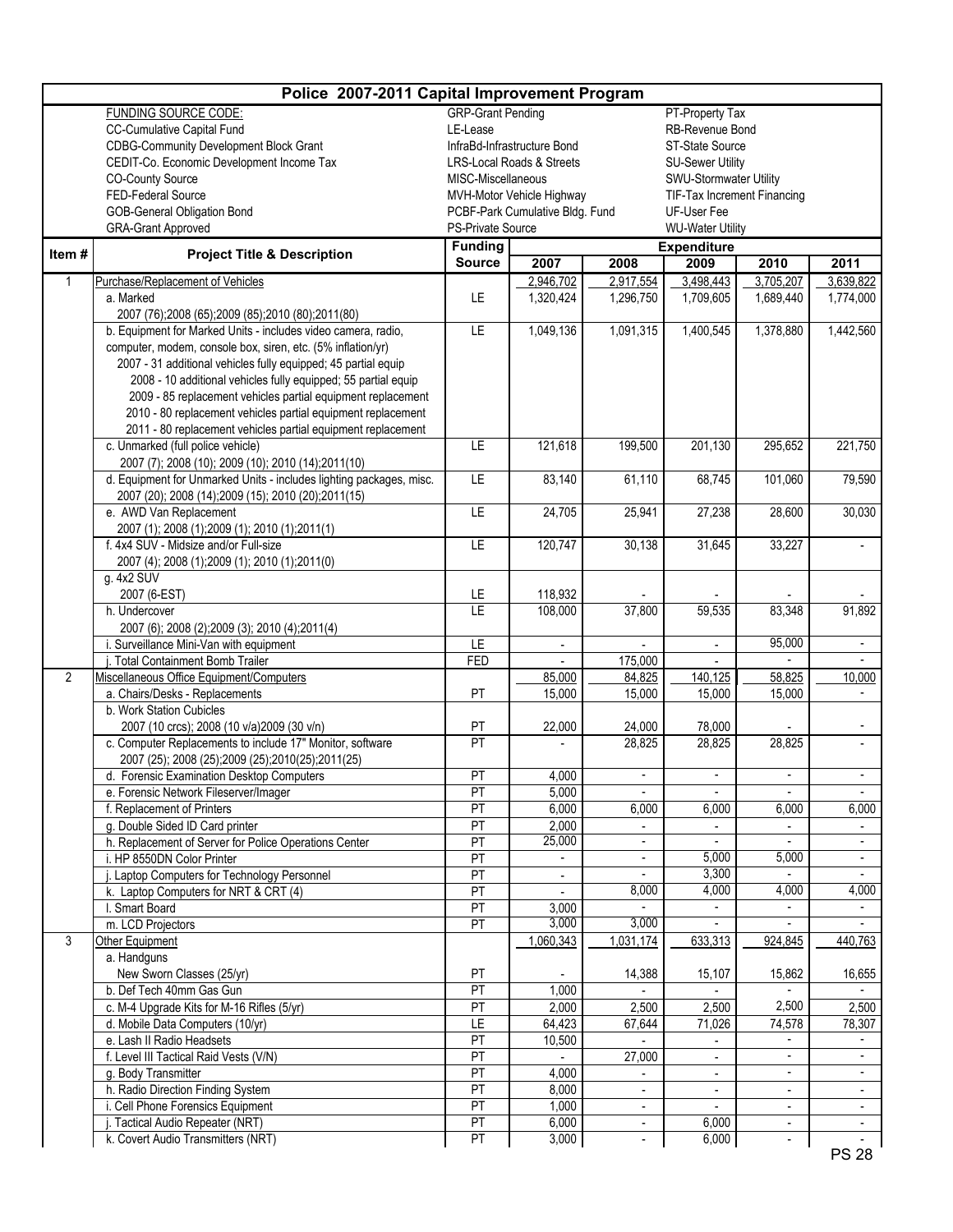|       |                                                                                             | Police 2007-2011 Capital Improvement Program<br><b>GRP-Grant Pending</b><br>PT-Property Tax<br>LE-Lease<br>RB-Revenue Bond<br>ST-State Source<br>InfraBd-Infrastructure Bond<br><b>LRS-Local Roads &amp; Streets</b><br><b>SU-Sewer Utility</b><br>SWU-Stormwater Utility<br>MISC-Miscellaneous<br>TIF-Tax Increment Financing<br>MVH-Motor Vehicle Highway<br>PCBF-Park Cumulative Bldg. Fund<br>UF-User Fee<br>PS-Private Source<br><b>WU-Water Utility</b><br><b>Funding</b><br><b>Expenditure</b><br><b>Source</b><br>2007<br>2008<br>2009<br>2010<br>2011<br>FED<br>54,000<br>28,000<br>29,000<br>$\overline{\phantom{a}}$<br>PT<br>13,000<br><b>FED</b><br>15,200<br>10,000<br>10,000<br>PT<br>10,000<br>25,000<br>10,000<br><b>MISC</b><br>5,000<br>PT<br>1,600<br>$\mathcal{L}^{\mathcal{L}}$<br>$\overline{\phantom{a}}$<br>÷.<br>PT<br>2,000<br>$\blacksquare$<br>$\blacksquare$<br>$\overline{\phantom{a}}$<br>7,500<br>PT<br>7,500<br>7,500<br>$\blacksquare$<br>$\overline{\phantom{a}}$<br>PT<br>5,700<br>5,700<br>$\blacksquare$<br>$\overline{\phantom{a}}$<br>3,300<br>PT<br>3,300<br>$\overline{\phantom{a}}$<br>PT<br>5,000<br>$\overline{\phantom{a}}$<br><b>MISC</b><br>5,000<br>5,000<br>$\overline{\phantom{a}}$<br><b>MISC</b><br>5,000<br>5,000<br>$\overline{a}$<br>PT<br>4,620<br>4,851<br>5,616<br>5,094<br>5,348<br>PT<br>18,000<br>6,000<br>$\blacksquare$<br>$\blacksquare$<br>PT<br>1,550<br>$\blacksquare$<br>$\blacksquare$ |                           |                          |                          |                           |                          |  |  |  |  |  |  |  |
|-------|---------------------------------------------------------------------------------------------|---------------------------------------------------------------------------------------------------------------------------------------------------------------------------------------------------------------------------------------------------------------------------------------------------------------------------------------------------------------------------------------------------------------------------------------------------------------------------------------------------------------------------------------------------------------------------------------------------------------------------------------------------------------------------------------------------------------------------------------------------------------------------------------------------------------------------------------------------------------------------------------------------------------------------------------------------------------------------------------------------------------------------------------------------------------------------------------------------------------------------------------------------------------------------------------------------------------------------------------------------------------------------------------------------------------------------------------------------------------------------------------------------------------------------------------------------------------|---------------------------|--------------------------|--------------------------|---------------------------|--------------------------|--|--|--|--|--|--|--|
|       | <b>FUNDING SOURCE CODE:</b>                                                                 |                                                                                                                                                                                                                                                                                                                                                                                                                                                                                                                                                                                                                                                                                                                                                                                                                                                                                                                                                                                                                                                                                                                                                                                                                                                                                                                                                                                                                                                               |                           |                          |                          |                           |                          |  |  |  |  |  |  |  |
|       | <b>CC-Cumulative Capital Fund</b>                                                           |                                                                                                                                                                                                                                                                                                                                                                                                                                                                                                                                                                                                                                                                                                                                                                                                                                                                                                                                                                                                                                                                                                                                                                                                                                                                                                                                                                                                                                                               |                           |                          |                          |                           |                          |  |  |  |  |  |  |  |
|       | <b>CDBG-Community Development Block Grant</b>                                               |                                                                                                                                                                                                                                                                                                                                                                                                                                                                                                                                                                                                                                                                                                                                                                                                                                                                                                                                                                                                                                                                                                                                                                                                                                                                                                                                                                                                                                                               |                           |                          |                          |                           |                          |  |  |  |  |  |  |  |
|       | CEDIT-Co. Economic Development Income Tax                                                   |                                                                                                                                                                                                                                                                                                                                                                                                                                                                                                                                                                                                                                                                                                                                                                                                                                                                                                                                                                                                                                                                                                                                                                                                                                                                                                                                                                                                                                                               |                           |                          |                          |                           |                          |  |  |  |  |  |  |  |
|       | <b>CO-County Source</b>                                                                     |                                                                                                                                                                                                                                                                                                                                                                                                                                                                                                                                                                                                                                                                                                                                                                                                                                                                                                                                                                                                                                                                                                                                                                                                                                                                                                                                                                                                                                                               |                           |                          |                          |                           |                          |  |  |  |  |  |  |  |
|       | FED-Federal Source                                                                          |                                                                                                                                                                                                                                                                                                                                                                                                                                                                                                                                                                                                                                                                                                                                                                                                                                                                                                                                                                                                                                                                                                                                                                                                                                                                                                                                                                                                                                                               |                           |                          |                          |                           |                          |  |  |  |  |  |  |  |
|       | <b>GOB-General Obligation Bond</b>                                                          |                                                                                                                                                                                                                                                                                                                                                                                                                                                                                                                                                                                                                                                                                                                                                                                                                                                                                                                                                                                                                                                                                                                                                                                                                                                                                                                                                                                                                                                               |                           |                          |                          |                           |                          |  |  |  |  |  |  |  |
|       | <b>GRA-Grant Approved</b>                                                                   |                                                                                                                                                                                                                                                                                                                                                                                                                                                                                                                                                                                                                                                                                                                                                                                                                                                                                                                                                                                                                                                                                                                                                                                                                                                                                                                                                                                                                                                               |                           |                          |                          |                           |                          |  |  |  |  |  |  |  |
| Item# | <b>Project Title &amp; Description</b>                                                      |                                                                                                                                                                                                                                                                                                                                                                                                                                                                                                                                                                                                                                                                                                                                                                                                                                                                                                                                                                                                                                                                                                                                                                                                                                                                                                                                                                                                                                                               |                           |                          |                          |                           |                          |  |  |  |  |  |  |  |
|       |                                                                                             |                                                                                                                                                                                                                                                                                                                                                                                                                                                                                                                                                                                                                                                                                                                                                                                                                                                                                                                                                                                                                                                                                                                                                                                                                                                                                                                                                                                                                                                               |                           |                          |                          |                           |                          |  |  |  |  |  |  |  |
|       | I. Golden X-Ray Units (Bomb) 2007(2); 2009(1); 2011(1)                                      |                                                                                                                                                                                                                                                                                                                                                                                                                                                                                                                                                                                                                                                                                                                                                                                                                                                                                                                                                                                                                                                                                                                                                                                                                                                                                                                                                                                                                                                               |                           |                          |                          |                           |                          |  |  |  |  |  |  |  |
|       | m. Type 2 Outdoor Magazine                                                                  |                                                                                                                                                                                                                                                                                                                                                                                                                                                                                                                                                                                                                                                                                                                                                                                                                                                                                                                                                                                                                                                                                                                                                                                                                                                                                                                                                                                                                                                               |                           |                          |                          |                           |                          |  |  |  |  |  |  |  |
|       | n. Fiber Optic Drive                                                                        |                                                                                                                                                                                                                                                                                                                                                                                                                                                                                                                                                                                                                                                                                                                                                                                                                                                                                                                                                                                                                                                                                                                                                                                                                                                                                                                                                                                                                                                               |                           |                          |                          |                           |                          |  |  |  |  |  |  |  |
|       | o. Camera Equipment - Digital Video Equipment                                               |                                                                                                                                                                                                                                                                                                                                                                                                                                                                                                                                                                                                                                                                                                                                                                                                                                                                                                                                                                                                                                                                                                                                                                                                                                                                                                                                                                                                                                                               |                           |                          |                          |                           |                          |  |  |  |  |  |  |  |
|       | p.Canon XL CCD Camcorder with interchangeable Lens                                          |                                                                                                                                                                                                                                                                                                                                                                                                                                                                                                                                                                                                                                                                                                                                                                                                                                                                                                                                                                                                                                                                                                                                                                                                                                                                                                                                                                                                                                                               |                           |                          |                          |                           |                          |  |  |  |  |  |  |  |
|       | q.Phonak MicroEar System (2)                                                                |                                                                                                                                                                                                                                                                                                                                                                                                                                                                                                                                                                                                                                                                                                                                                                                                                                                                                                                                                                                                                                                                                                                                                                                                                                                                                                                                                                                                                                                               |                           |                          |                          |                           |                          |  |  |  |  |  |  |  |
|       | r.Channel Flash Audio Recorder                                                              |                                                                                                                                                                                                                                                                                                                                                                                                                                                                                                                                                                                                                                                                                                                                                                                                                                                                                                                                                                                                                                                                                                                                                                                                                                                                                                                                                                                                                                                               |                           |                          |                          |                           |                          |  |  |  |  |  |  |  |
|       | s. ETGI Wireless Duplex Throw Box                                                           |                                                                                                                                                                                                                                                                                                                                                                                                                                                                                                                                                                                                                                                                                                                                                                                                                                                                                                                                                                                                                                                                                                                                                                                                                                                                                                                                                                                                                                                               |                           |                          |                          |                           |                          |  |  |  |  |  |  |  |
|       | t. ETGI Multiple Frequency Disrupter with Remote                                            |                                                                                                                                                                                                                                                                                                                                                                                                                                                                                                                                                                                                                                                                                                                                                                                                                                                                                                                                                                                                                                                                                                                                                                                                                                                                                                                                                                                                                                                               |                           |                          |                          |                           |                          |  |  |  |  |  |  |  |
|       | u. Marti Digital Cellcast Units (NRT) 2007(1); 2011(1)                                      |                                                                                                                                                                                                                                                                                                                                                                                                                                                                                                                                                                                                                                                                                                                                                                                                                                                                                                                                                                                                                                                                                                                                                                                                                                                                                                                                                                                                                                                               |                           |                          |                          |                           |                          |  |  |  |  |  |  |  |
|       | v. Remote Control Wireless Robot (CRT)                                                      |                                                                                                                                                                                                                                                                                                                                                                                                                                                                                                                                                                                                                                                                                                                                                                                                                                                                                                                                                                                                                                                                                                                                                                                                                                                                                                                                                                                                                                                               |                           |                          |                          |                           |                          |  |  |  |  |  |  |  |
|       | w. Range Block Replacements                                                                 |                                                                                                                                                                                                                                                                                                                                                                                                                                                                                                                                                                                                                                                                                                                                                                                                                                                                                                                                                                                                                                                                                                                                                                                                                                                                                                                                                                                                                                                               |                           |                          |                          |                           |                          |  |  |  |  |  |  |  |
|       | x. Air Filtering system for Range                                                           |                                                                                                                                                                                                                                                                                                                                                                                                                                                                                                                                                                                                                                                                                                                                                                                                                                                                                                                                                                                                                                                                                                                                                                                                                                                                                                                                                                                                                                                               |                           |                          |                          |                           |                          |  |  |  |  |  |  |  |
|       | y. AED Defibrillator Units 4/yr                                                             |                                                                                                                                                                                                                                                                                                                                                                                                                                                                                                                                                                                                                                                                                                                                                                                                                                                                                                                                                                                                                                                                                                                                                                                                                                                                                                                                                                                                                                                               |                           |                          |                          |                           |                          |  |  |  |  |  |  |  |
|       | z. Copier (purchased) 2007 (1 Invs; 1 Prop Rm) 2008 (V/A)                                   |                                                                                                                                                                                                                                                                                                                                                                                                                                                                                                                                                                                                                                                                                                                                                                                                                                                                                                                                                                                                                                                                                                                                                                                                                                                                                                                                                                                                                                                               |                           |                          |                          |                           |                          |  |  |  |  |  |  |  |
|       | aa. Fax machine (heavy duty)                                                                |                                                                                                                                                                                                                                                                                                                                                                                                                                                                                                                                                                                                                                                                                                                                                                                                                                                                                                                                                                                                                                                                                                                                                                                                                                                                                                                                                                                                                                                               |                           |                          |                          |                           |                          |  |  |  |  |  |  |  |
|       | ab. K9 replacements - 2007 (1); 2008 (1); 2011 (1)                                          | PT                                                                                                                                                                                                                                                                                                                                                                                                                                                                                                                                                                                                                                                                                                                                                                                                                                                                                                                                                                                                                                                                                                                                                                                                                                                                                                                                                                                                                                                            | 6,000                     |                          | 7,000                    |                           | 8,000                    |  |  |  |  |  |  |  |
|       | ac. Modem Replacements (60/yr at \$1,600/ea)                                                | LE<br>PT                                                                                                                                                                                                                                                                                                                                                                                                                                                                                                                                                                                                                                                                                                                                                                                                                                                                                                                                                                                                                                                                                                                                                                                                                                                                                                                                                                                                                                                      | 96,000                    | 96,000                   | 96,000<br>120,531        | 96,000<br>126,557         | 96,000<br>132,885        |  |  |  |  |  |  |  |
|       | ad. Handi-Talkie (replacements)                                                             |                                                                                                                                                                                                                                                                                                                                                                                                                                                                                                                                                                                                                                                                                                                                                                                                                                                                                                                                                                                                                                                                                                                                                                                                                                                                                                                                                                                                                                                               |                           | 114,791                  |                          |                           |                          |  |  |  |  |  |  |  |
|       | 2008 (25);2009 (25); 2010 (25)                                                              | $\overline{\text{ST}}$                                                                                                                                                                                                                                                                                                                                                                                                                                                                                                                                                                                                                                                                                                                                                                                                                                                                                                                                                                                                                                                                                                                                                                                                                                                                                                                                                                                                                                        |                           |                          |                          |                           |                          |  |  |  |  |  |  |  |
|       | ae. Afis Latent Palm Print System Identification<br>af. Afis Mobile Identifier for Vehicles | ST                                                                                                                                                                                                                                                                                                                                                                                                                                                                                                                                                                                                                                                                                                                                                                                                                                                                                                                                                                                                                                                                                                                                                                                                                                                                                                                                                                                                                                                            | 700,000<br>$\overline{a}$ | 279,000                  | $\overline{a}$           | $\sim$                    | $\sim$                   |  |  |  |  |  |  |  |
|       | ag. Finger Print & Palm Print File Cabinet                                                  | PT                                                                                                                                                                                                                                                                                                                                                                                                                                                                                                                                                                                                                                                                                                                                                                                                                                                                                                                                                                                                                                                                                                                                                                                                                                                                                                                                                                                                                                                            | $\blacksquare$            | $\overline{\phantom{0}}$ | 2,000                    | $\blacksquare$            |                          |  |  |  |  |  |  |  |
|       | ah. Fingerprint Comparator                                                                  | PT                                                                                                                                                                                                                                                                                                                                                                                                                                                                                                                                                                                                                                                                                                                                                                                                                                                                                                                                                                                                                                                                                                                                                                                                                                                                                                                                                                                                                                                            | 2,500                     | $\overline{\phantom{a}}$ | $\overline{\phantom{a}}$ |                           |                          |  |  |  |  |  |  |  |
|       | ai. Simrad Night Vision Riflescopes with Adapter Kits (2)                                   | PT                                                                                                                                                                                                                                                                                                                                                                                                                                                                                                                                                                                                                                                                                                                                                                                                                                                                                                                                                                                                                                                                                                                                                                                                                                                                                                                                                                                                                                                            | $\overline{\phantom{a}}$  | $\overline{\phantom{a}}$ |                          | 9,000                     | $\blacksquare$           |  |  |  |  |  |  |  |
|       | aj. Fume Hood for Laboratory (Replacement)                                                  | PT                                                                                                                                                                                                                                                                                                                                                                                                                                                                                                                                                                                                                                                                                                                                                                                                                                                                                                                                                                                                                                                                                                                                                                                                                                                                                                                                                                                                                                                            | $\blacksquare$            | $\blacksquare$           | 20,000                   |                           | $\overline{\phantom{a}}$ |  |  |  |  |  |  |  |
|       | ak. Acid Storage Cabinet                                                                    | PT                                                                                                                                                                                                                                                                                                                                                                                                                                                                                                                                                                                                                                                                                                                                                                                                                                                                                                                                                                                                                                                                                                                                                                                                                                                                                                                                                                                                                                                            | 1,000                     |                          | $\blacksquare$           |                           |                          |  |  |  |  |  |  |  |
|       | al. Ballistic Blanket                                                                       | PT                                                                                                                                                                                                                                                                                                                                                                                                                                                                                                                                                                                                                                                                                                                                                                                                                                                                                                                                                                                                                                                                                                                                                                                                                                                                                                                                                                                                                                                            | $\overline{\phantom{a}}$  | 6,000                    |                          |                           |                          |  |  |  |  |  |  |  |
|       | am. Universal Night Sites plus Rifle Mount                                                  | PT                                                                                                                                                                                                                                                                                                                                                                                                                                                                                                                                                                                                                                                                                                                                                                                                                                                                                                                                                                                                                                                                                                                                                                                                                                                                                                                                                                                                                                                            |                           | 12,000                   | 12,000                   |                           |                          |  |  |  |  |  |  |  |
|       | an. Baker Batshield Ballistic Shield                                                        | PT                                                                                                                                                                                                                                                                                                                                                                                                                                                                                                                                                                                                                                                                                                                                                                                                                                                                                                                                                                                                                                                                                                                                                                                                                                                                                                                                                                                                                                                            | $\overline{\phantom{a}}$  |                          | 2,000                    |                           | $\sim$                   |  |  |  |  |  |  |  |
|       | ao. Level III-A Tactical Vests 2010 (35 EST)                                                | PT                                                                                                                                                                                                                                                                                                                                                                                                                                                                                                                                                                                                                                                                                                                                                                                                                                                                                                                                                                                                                                                                                                                                                                                                                                                                                                                                                                                                                                                            | $\overline{\phantom{a}}$  | $\overline{\phantom{0}}$ |                          | 70,000                    |                          |  |  |  |  |  |  |  |
|       | ap. Level III-A Ballistic Helmets (35)                                                      | PT                                                                                                                                                                                                                                                                                                                                                                                                                                                                                                                                                                                                                                                                                                                                                                                                                                                                                                                                                                                                                                                                                                                                                                                                                                                                                                                                                                                                                                                            | $\overline{\phantom{a}}$  |                          |                          |                           | 14,000                   |  |  |  |  |  |  |  |
|       | aq. Digital Audio Repeater (VN)                                                             | PT                                                                                                                                                                                                                                                                                                                                                                                                                                                                                                                                                                                                                                                                                                                                                                                                                                                                                                                                                                                                                                                                                                                                                                                                                                                                                                                                                                                                                                                            |                           | $\overline{\phantom{a}}$ |                          |                           | 6,000                    |  |  |  |  |  |  |  |
|       | ar. Package Beacons (2) (VN)                                                                | PT                                                                                                                                                                                                                                                                                                                                                                                                                                                                                                                                                                                                                                                                                                                                                                                                                                                                                                                                                                                                                                                                                                                                                                                                                                                                                                                                                                                                                                                            | 5,000                     |                          | $\overline{\phantom{a}}$ |                           |                          |  |  |  |  |  |  |  |
|       | as. Forensic Audio Software Tool                                                            | PT                                                                                                                                                                                                                                                                                                                                                                                                                                                                                                                                                                                                                                                                                                                                                                                                                                                                                                                                                                                                                                                                                                                                                                                                                                                                                                                                                                                                                                                            |                           | 2,500                    | $\overline{\phantom{a}}$ |                           |                          |  |  |  |  |  |  |  |
|       | at. 10x50 Binoculars (27) (VN)                                                              | $\overline{PT}$                                                                                                                                                                                                                                                                                                                                                                                                                                                                                                                                                                                                                                                                                                                                                                                                                                                                                                                                                                                                                                                                                                                                                                                                                                                                                                                                                                                                                                               |                           | 6,750                    |                          |                           |                          |  |  |  |  |  |  |  |
|       | au. Fiber Optic Video Scope (VN)                                                            | PT                                                                                                                                                                                                                                                                                                                                                                                                                                                                                                                                                                                                                                                                                                                                                                                                                                                                                                                                                                                                                                                                                                                                                                                                                                                                                                                                                                                                                                                            | $\blacksquare$            |                          | 3,500                    | $\mathbb{Z}^+$            | $\mathbf{r}$             |  |  |  |  |  |  |  |
|       | av. Video Repeater (VN)                                                                     | PT                                                                                                                                                                                                                                                                                                                                                                                                                                                                                                                                                                                                                                                                                                                                                                                                                                                                                                                                                                                                                                                                                                                                                                                                                                                                                                                                                                                                                                                            | $\overline{\phantom{a}}$  | $\overline{\phantom{0}}$ |                          | 10,000                    | $\sim$                   |  |  |  |  |  |  |  |
|       | aw. Magnet Mount GPS Trackcing Units (NRT)                                                  | PT                                                                                                                                                                                                                                                                                                                                                                                                                                                                                                                                                                                                                                                                                                                                                                                                                                                                                                                                                                                                                                                                                                                                                                                                                                                                                                                                                                                                                                                            | $\overline{\phantom{a}}$  | 15,000                   | $\overline{\phantom{a}}$ |                           |                          |  |  |  |  |  |  |  |
|       | ax. Night Vision Units - Generation 4 (3 NRT)                                               | PT                                                                                                                                                                                                                                                                                                                                                                                                                                                                                                                                                                                                                                                                                                                                                                                                                                                                                                                                                                                                                                                                                                                                                                                                                                                                                                                                                                                                                                                            | $\blacksquare$            | 15,000                   | 15,000                   | 15,000                    |                          |  |  |  |  |  |  |  |
|       | ay. FLIR Devices 2010(2); 2011(1)                                                           | PT                                                                                                                                                                                                                                                                                                                                                                                                                                                                                                                                                                                                                                                                                                                                                                                                                                                                                                                                                                                                                                                                                                                                                                                                                                                                                                                                                                                                                                                            | $\blacksquare$            |                          | 26,000                   |                           | 13,000                   |  |  |  |  |  |  |  |
|       | az. Video Surveillance Suites (3 NRT)                                                       | PT                                                                                                                                                                                                                                                                                                                                                                                                                                                                                                                                                                                                                                                                                                                                                                                                                                                                                                                                                                                                                                                                                                                                                                                                                                                                                                                                                                                                                                                            | $\overline{\phantom{a}}$  |                          |                          | 30,000                    |                          |  |  |  |  |  |  |  |
|       | ba. Direct Link Crisis Negotiation System                                                   | PT                                                                                                                                                                                                                                                                                                                                                                                                                                                                                                                                                                                                                                                                                                                                                                                                                                                                                                                                                                                                                                                                                                                                                                                                                                                                                                                                                                                                                                                            | $\overline{\phantom{a}}$  | 23,000                   |                          | 25,000                    |                          |  |  |  |  |  |  |  |
|       | bb. Motorola Ear Piece Units (NRT)                                                          | PT                                                                                                                                                                                                                                                                                                                                                                                                                                                                                                                                                                                                                                                                                                                                                                                                                                                                                                                                                                                                                                                                                                                                                                                                                                                                                                                                                                                                                                                            | $\overline{\phantom{a}}$  |                          | 3,600                    |                           |                          |  |  |  |  |  |  |  |
|       | bc. Wireless Loud Speakers (2 - NRT)                                                        | PT                                                                                                                                                                                                                                                                                                                                                                                                                                                                                                                                                                                                                                                                                                                                                                                                                                                                                                                                                                                                                                                                                                                                                                                                                                                                                                                                                                                                                                                            | $\blacksquare$            |                          | 2,000                    | $\mathbb{Z}^{\mathbb{Z}}$ | $\mathbf{r}$             |  |  |  |  |  |  |  |
|       | bd. Replacement Throw Phone                                                                 | PT                                                                                                                                                                                                                                                                                                                                                                                                                                                                                                                                                                                                                                                                                                                                                                                                                                                                                                                                                                                                                                                                                                                                                                                                                                                                                                                                                                                                                                                            | $\overline{\phantom{a}}$  |                          |                          | 3,000                     | $\blacksquare$           |  |  |  |  |  |  |  |
|       | be. Nabco Total Containment System (Bomb)                                                   | PT                                                                                                                                                                                                                                                                                                                                                                                                                                                                                                                                                                                                                                                                                                                                                                                                                                                                                                                                                                                                                                                                                                                                                                                                                                                                                                                                                                                                                                                            | $\overline{\phantom{a}}$  | 280,000                  | $\overline{\phantom{a}}$ |                           |                          |  |  |  |  |  |  |  |
|       | bf. EOD 9 Helmet                                                                            | FED                                                                                                                                                                                                                                                                                                                                                                                                                                                                                                                                                                                                                                                                                                                                                                                                                                                                                                                                                                                                                                                                                                                                                                                                                                                                                                                                                                                                                                                           | $\overline{\phantom{a}}$  |                          | 8,900                    |                           |                          |  |  |  |  |  |  |  |
|       | bg. Complete Communication System (Bomb)                                                    | PT                                                                                                                                                                                                                                                                                                                                                                                                                                                                                                                                                                                                                                                                                                                                                                                                                                                                                                                                                                                                                                                                                                                                                                                                                                                                                                                                                                                                                                                            | $\blacksquare$            |                          | 65,000                   | $\blacksquare$            | $\overline{\phantom{a}}$ |  |  |  |  |  |  |  |
|       | bh. Hook & Line Backpack System                                                             | PT                                                                                                                                                                                                                                                                                                                                                                                                                                                                                                                                                                                                                                                                                                                                                                                                                                                                                                                                                                                                                                                                                                                                                                                                                                                                                                                                                                                                                                                            | $\overline{\phantom{a}}$  |                          | 6,000                    |                           |                          |  |  |  |  |  |  |  |
|       | bi. Endoscope Search System                                                                 | <b>FED</b>                                                                                                                                                                                                                                                                                                                                                                                                                                                                                                                                                                                                                                                                                                                                                                                                                                                                                                                                                                                                                                                                                                                                                                                                                                                                                                                                                                                                                                                    | $\overline{\phantom{a}}$  |                          | 3,200                    |                           |                          |  |  |  |  |  |  |  |
|       | bj. Bullet Trap System                                                                      | PT                                                                                                                                                                                                                                                                                                                                                                                                                                                                                                                                                                                                                                                                                                                                                                                                                                                                                                                                                                                                                                                                                                                                                                                                                                                                                                                                                                                                                                                            |                           | 9,000                    |                          |                           |                          |  |  |  |  |  |  |  |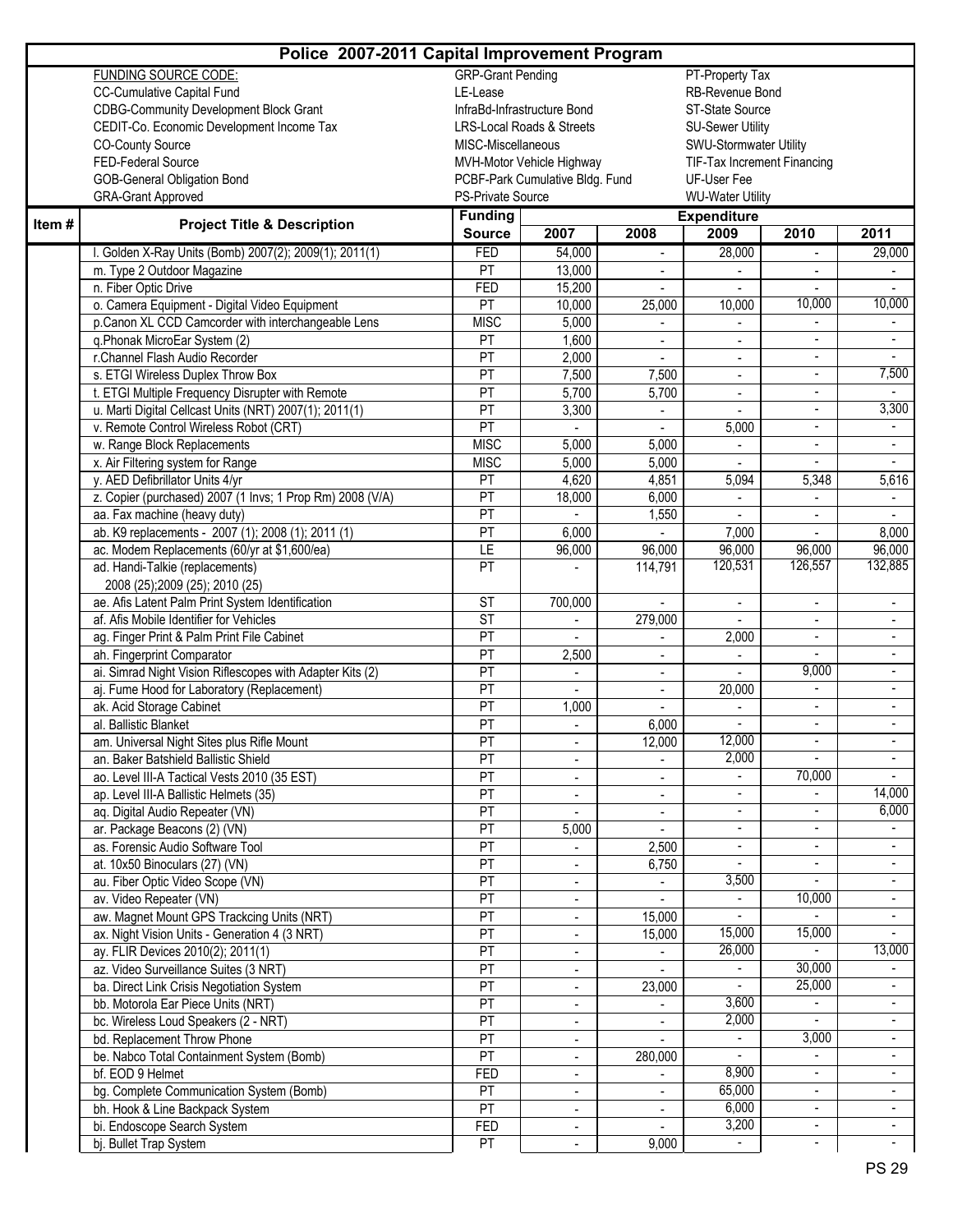|              | Police 2007-2011 Capital Improvement Program        |                                      |                                 |                             |                          |                          |           |  |  |  |  |  |
|--------------|-----------------------------------------------------|--------------------------------------|---------------------------------|-----------------------------|--------------------------|--------------------------|-----------|--|--|--|--|--|
|              | FUNDING SOURCE CODE:                                | <b>GRP-Grant Pending</b>             |                                 |                             | PT-Property Tax          |                          |           |  |  |  |  |  |
|              | <b>CC-Cumulative Capital Fund</b>                   | LE-Lease                             |                                 |                             | <b>RB-Revenue Bond</b>   |                          |           |  |  |  |  |  |
|              | <b>CDBG-Community Development Block Grant</b>       |                                      | InfraBd-Infrastructure Bond     |                             | ST-State Source          |                          |           |  |  |  |  |  |
|              | CEDIT-Co. Economic Development Income Tax           | <b>LRS-Local Roads &amp; Streets</b> |                                 | <b>SU-Sewer Utility</b>     |                          |                          |           |  |  |  |  |  |
|              | <b>CO-County Source</b>                             | MISC-Miscellaneous                   |                                 | SWU-Stormwater Utility      |                          |                          |           |  |  |  |  |  |
|              | <b>FED-Federal Source</b>                           | MVH-Motor Vehicle Highway            |                                 | TIF-Tax Increment Financing |                          |                          |           |  |  |  |  |  |
|              | GOB-General Obligation Bond                         |                                      | PCBF-Park Cumulative Bldg. Fund |                             | UF-User Fee              |                          |           |  |  |  |  |  |
|              | <b>GRA-Grant Approved</b>                           | <b>PS-Private Source</b>             |                                 |                             | <b>WU-Water Utility</b>  |                          |           |  |  |  |  |  |
| Item#        | <b>Project Title &amp; Description</b>              | <b>Funding</b>                       | <b>Expenditure</b>              |                             |                          |                          |           |  |  |  |  |  |
|              |                                                     | <b>Source</b>                        | 2007                            | 2008                        | 2009                     | 2010                     | 2011      |  |  |  |  |  |
|              | bk. Bomb Suit (Replacement)                         | <b>PT</b>                            |                                 |                             | $\overline{\phantom{0}}$ | 18,000                   | 18,000    |  |  |  |  |  |
|              | bl. Type 2 Bunker                                   | <b>PT</b>                            | $\blacksquare$                  |                             | ٠                        | 14,000                   |           |  |  |  |  |  |
|              | bm. AFIS Upgrade                                    | <b>PT</b>                            | $\blacksquare$                  | $\overline{\phantom{0}}$    | $\overline{\phantom{0}}$ | 400.000                  |           |  |  |  |  |  |
|              | bn. GPS Crime Scene Sketching Kit                   | <b>PT</b>                            | $\overline{\phantom{0}}$        |                             | 25,000                   | $\overline{\phantom{a}}$ |           |  |  |  |  |  |
|              | bo. Mobile Shelving Units for Property Room Storage | PT                                   |                                 |                             | 66,856                   | $\overline{\phantom{0}}$ |           |  |  |  |  |  |
| <b>TOTAL</b> |                                                     |                                      | 4,092,045                       | 4,033,553                   | 4,271,881                | 4,688,877                | 4,090,585 |  |  |  |  |  |

The Fort Wayne Police Department continues to be committed to the philosophy of partnering with the community to reduce crime and improve the quality of life in our neighborhoods.

Vehicles continue to be the largest acquisition request of the Fort Wayne Police Department. In Year 2007 we will need additional vehicles for the 42 officers eligible for take home vehicles. All other vehicles being requested are for replacement and have exceeded the indicators for replacement.

Computer crimes have become one of the fastest growing crimes. In order to investigate these crimes it will require additional specialty computers and software. A replacement server is being requested as it does not appear that the Sans system will be in place any time soon and we have maxed out the space on our current server.

The department's need for miscellaneous equipment continues each year with requests for additional and/or replacement equipment. All requests are for items that will assist the department in deterring and solving crimes, and providing safety for our employees.